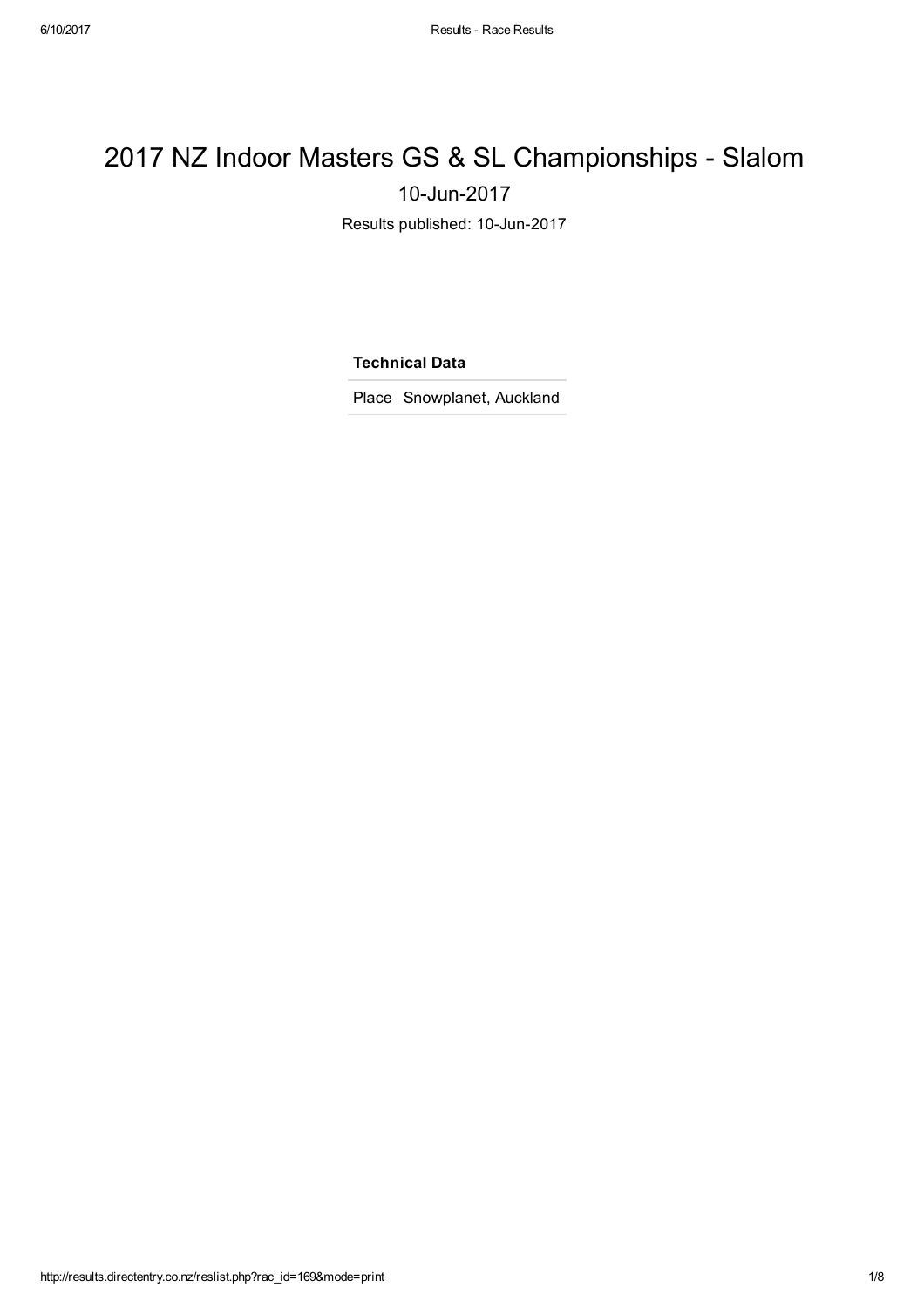| Rank          | <b>Bib</b> | <b>Name</b>           | Class          |       | Run 1 Run 2 Run 3 Run 4 |       |       | <b>Total</b> | Gap   |
|---------------|------------|-----------------------|----------------|-------|-------------------------|-------|-------|--------------|-------|
| 1             | 72         | <b>KAN Maria</b>      | W1             | 20.54 | 20.69                   | 19.97 | 19.82 | 1:21.02      |       |
| $\mathcal{P}$ | 75         | <b>MILLER Valerie</b> | W <sub>6</sub> | 22.99 | 22.59                   | 22.64 | 21.88 | 1:30.10      | 9.08  |
| 3             | 74         | <b>UNGER Sue</b>      | W7             | 23.86 | 22.44                   | 21.97 | 21.99 | 1:30.26      | 9.24  |
| 4             | 70         | <b>GIBBS Julie</b>    | W7             | 23.37 | 23.47                   | 23.34 | 23.21 | 1:33.39      | 12.37 |
| 5             | 71         | <b>HASWELL Kate</b>   | W8             | 24.34 | 23.51                   | 23.48 | 22.98 | 1:34.31      | 13.29 |
| 6             | 76         | <b>HADDON Amy</b>     | W1             | 24.63 | 26.49                   | 24.49 | 23.88 | 1:39.49      | 18.47 |

## Women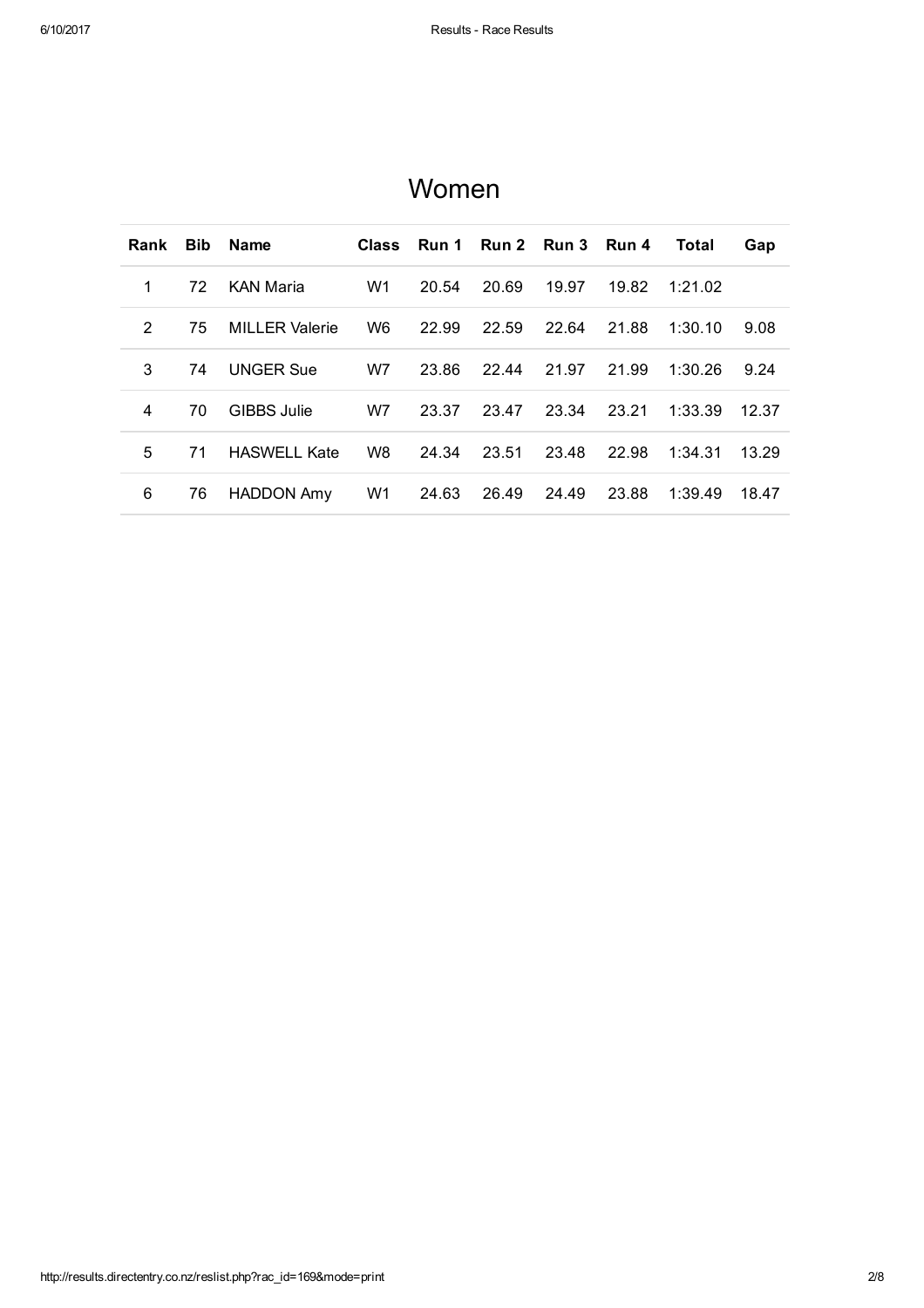| Rank           | <b>Bib</b> | <b>Name</b>              | <b>Class</b>   | <b>Run</b><br>1 | <b>Run</b><br>$\mathbf{2}$ | <b>Run</b><br>3 | <b>Run</b><br>4 | Total   | H/Cap<br>Total | Gap   | H/Cap<br><b>Points</b> |
|----------------|------------|--------------------------|----------------|-----------------|----------------------------|-----------------|-----------------|---------|----------------|-------|------------------------|
| 1              | 71         | <b>HASWELL</b><br>Kate   | W8             | 24.34           | 23.51                      | 23.48           | 22.98           | 1:34.31 | 1:17.90        |       | 100                    |
| $\overline{2}$ | 74         | <b>UNGER Sue</b>         | W7             | 23.86           | 22.44                      | 21.97           | 21.99           | 1:30.26 | 1:19.43        | 1.53  | 80                     |
| 3              | 75         | <b>MILLER</b><br>Valerie | W <sub>6</sub> | 22.99           | 22.59                      | 22.64           | 21.88           | 1:30.10 | 1:20.19        | 2.29  | 60                     |
| 4              | 72         | <b>KAN Maria</b>         | W1             | 20.54           | 20.69                      | 19.97           | 19.82           | 1:21.02 | 1:21.02        | 3.12  | 50                     |
| 5              | 70         | <b>GIBBS Julie</b>       | W7             | 23.37           | 23.47                      | 23.34           | 23.21           | 1:33.39 | 1:21.06        | 3.16  | 45                     |
| 6              | 76         | <b>HADDON</b><br>Amy     | W1             | 24.63           | 26.49                      | 24.49           | 23.88           | 1:39.49 | 1:38.89        | 20.99 | 40                     |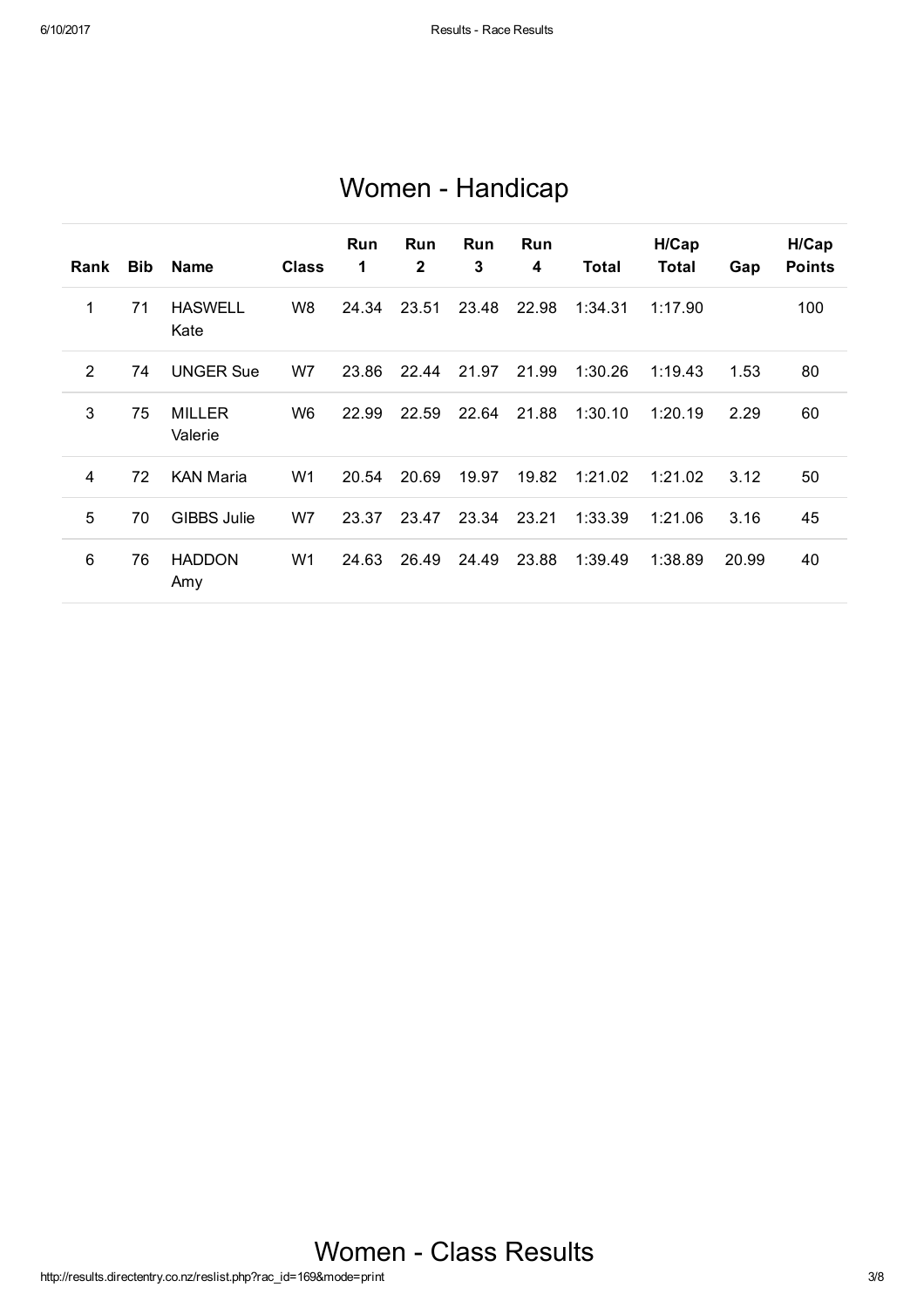Class W8 : Women 65 - 69

|  | Rank Bib Name                                          |  |  | Run 1 Run 2 Run 3 Run 4 Total Gap |  |
|--|--------------------------------------------------------|--|--|-----------------------------------|--|
|  | 1 71 HASWELL Kate  24.34  23.51  23.48  22.98  1:34.31 |  |  |                                   |  |

Class W7 : Women 60 - 64

|  | Rank Bib Name                                       |  |  | Run 1 Run 2 Run 3 Run 4 Total Gap |  |
|--|-----------------------------------------------------|--|--|-----------------------------------|--|
|  | 1 74 UNGER Sue 23.86 22.44 21.97 21.99 1:30.26      |  |  |                                   |  |
|  | 70 GIBBS Julie 23.37 23.47 23.34 23.21 1:33.39 3.13 |  |  |                                   |  |

Class W6 : Women 55 - 59

|  | Rank Bib Name                                       |  |  | Run 1 Run 2 Run 3 Run 4 Total Gap |  |
|--|-----------------------------------------------------|--|--|-----------------------------------|--|
|  | 1 75 MILLER Valerie 22.99 22.59 22.64 21.88 1:30.10 |  |  |                                   |  |

Class W1 : Women 30 - 34

|  | Rank Bib Name                                         | Run 1 Run 2 Run 3 Run 4 Total |  | Gap |
|--|-------------------------------------------------------|-------------------------------|--|-----|
|  | 1 72 KAN Maria 20.54 20.69 19.97 19.82 1:21.02        |                               |  |     |
|  | 2 76 HADDON Amy 24.63 26.49 24.49 23.88 1:39.49 18.47 |                               |  |     |

Men

|  | Rank Bib Name                                                     |  |  | Class Run 1 Run 2 Run 3 Run 4 Total | Gap |
|--|-------------------------------------------------------------------|--|--|-------------------------------------|-----|
|  | 1 82 WARDROP Jon M6 19.07 17.75 16.67 16.89 1:10.38               |  |  |                                     |     |
|  | 90 ANDERSON Stuart  M3  19.13  18.48  17.29  16.73  1:11.63  1.25 |  |  |                                     |     |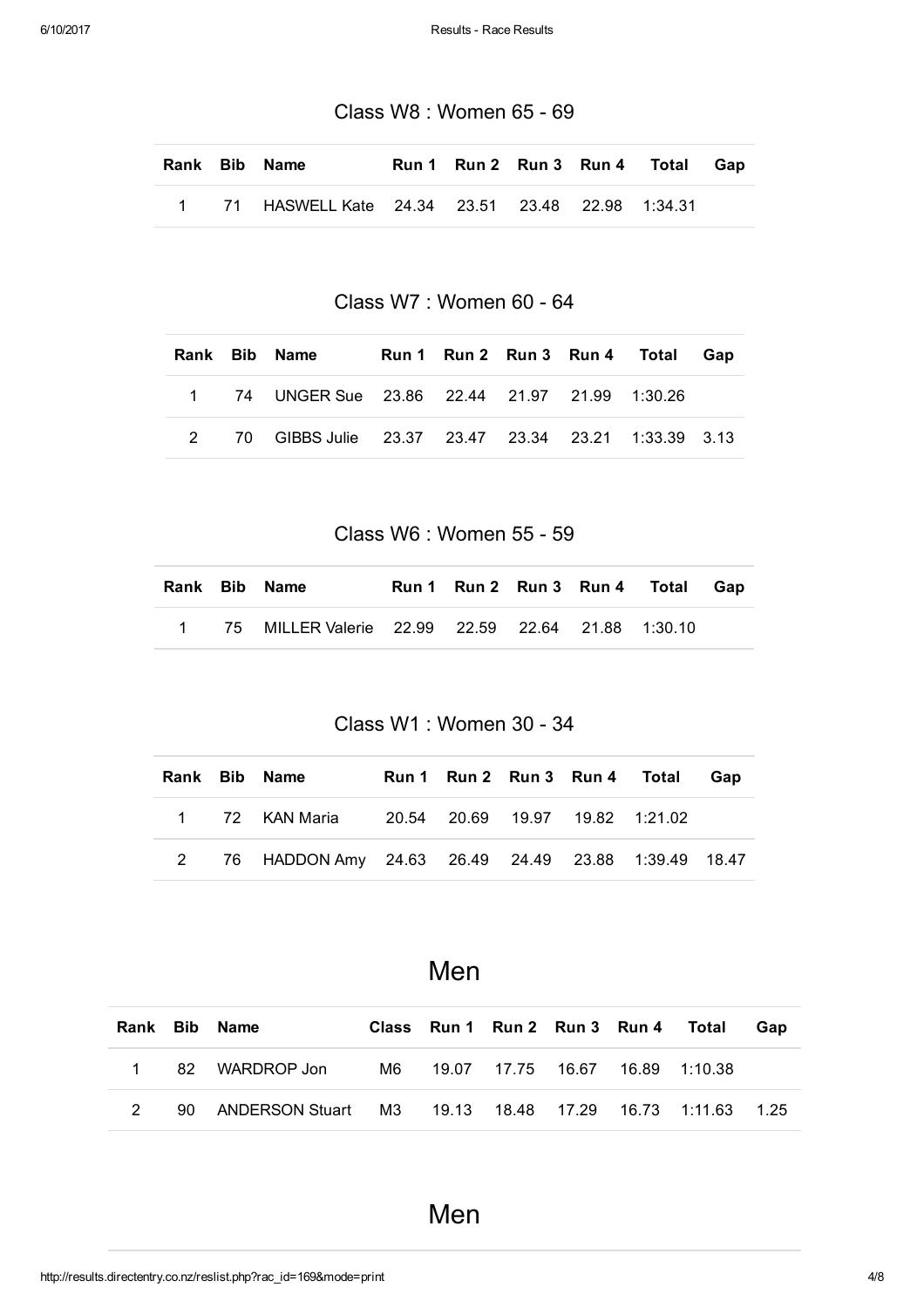| 6/10/2017 |                |            |                       |                |       | Results - Race Results |       |       |         |       |
|-----------|----------------|------------|-----------------------|----------------|-------|------------------------|-------|-------|---------|-------|
|           | Rank           | <b>Bib</b> | <b>Name</b>           | <b>Class</b>   | Run 1 | <b>Run 2</b>           | Run 3 | Run 4 | Total   | Gap   |
|           | 3              | 81         | <b>MILLER Chris</b>   | M4             | 17.88 | 18.58                  | 18.08 | 17.99 | 1:12.53 | 2.15  |
|           | 4              | 89         | <b>LLYODD Richard</b> | M5             | 18.80 | 18.36                  | 18.12 | 17.97 | 1:13.25 | 2.87  |
|           | 5              | 93         | <b>SIMPSON Noel</b>   | M4             | 18.73 | 18.66                  | 18.17 | 18.05 | 1:13.61 | 3.23  |
|           | 6              | 87         | <b>WOOD Paul</b>      | M <sub>5</sub> | 23.25 | 17.04                  | 16.62 | 17.02 | 1:13.93 | 3.55  |
|           | $\overline{7}$ | 83         | <b>UNGER Mike</b>     | M7             | 19.40 | 18.97                  | 19.28 | 18.82 | 1:16.47 | 6.09  |
|           | 8              | 94         | <b>CAMERON Neil</b>   | M6             | 19.90 | 19.71                  | 19.65 | 19.10 | 1:18.36 | 7.98  |
|           | 9              | 84         | <b>URE Mike</b>       | M8             | 21.86 | 21.34                  | 20.54 | 20.40 | 1:24.14 | 13.76 |
|           | 10             | 91         | <b>GUTHRIE Arlo</b>   | M8             | 21.99 | 22.24                  | 22.14 | 21.78 | 1:28.15 | 17.77 |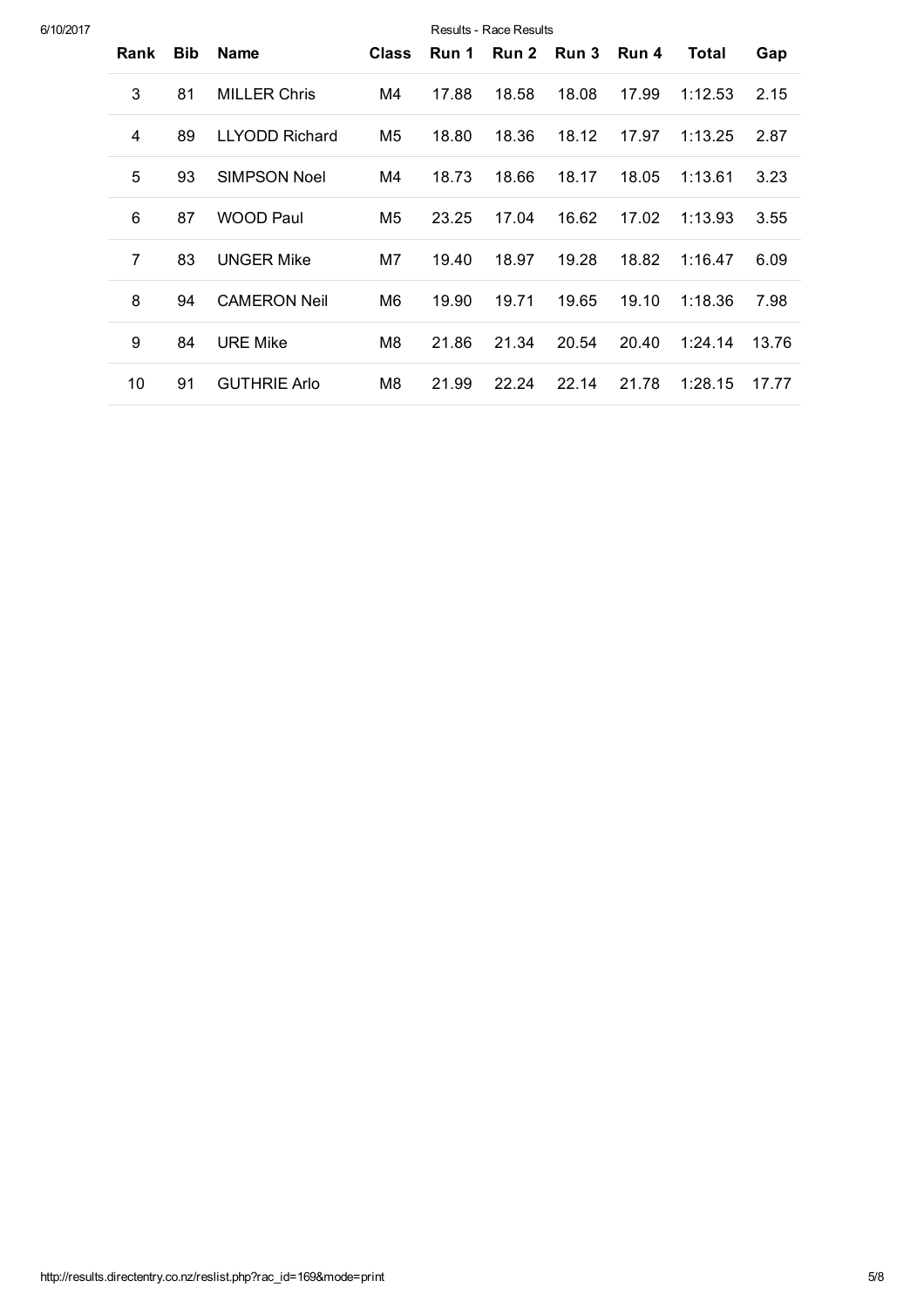## Men - Handicap

| Rank            | <b>Bib</b> | <b>Name</b>               | <b>Class</b>   | Run<br>1 | Run<br>$\overline{2}$ | Run<br>3 | Run<br>$\overline{\mathbf{4}}$ | <b>Total</b> | H/Cap<br><b>Total</b> | Gap   | H/Cap<br><b>Points</b> |
|-----------------|------------|---------------------------|----------------|----------|-----------------------|----------|--------------------------------|--------------|-----------------------|-------|------------------------|
| 1               | 82         | <b>WARDROP</b><br>Jon     | M <sub>6</sub> | 19.07    | 17.75                 | 16.67    | 16.89                          | 1:10.38      | 1:02.29               |       | 100                    |
| 2               | 83         | <b>UNGER Mike</b>         | M7             | 19.40    | 18.97                 | 19.28    | 18.82                          | 1:16.47      | 1:06.15               | 3.86  | 80                     |
| $\mathbf{3}$    | 89         | <b>LLYODD</b><br>Richard  | M <sub>5</sub> | 18.80    | 18.36                 | 18.12    | 17.97                          | 1:13.25      | 1:07.02               | 4.73  | 60                     |
| 4               | 87         | <b>WOOD Paul</b>          | M <sub>5</sub> | 23.25    | 17.04                 | 16.62    | 17.02                          | 1:13.93      | 1:07.65               | 5.36  | 50                     |
| 5               | 81         | <b>MILLER Chris</b>       | M4             | 17.88    | 18.58                 | 18.08    | 17.99                          | 1:12.53      | 1:08.03               | 5.74  | 45                     |
| $6\phantom{1}6$ | 90         | <b>ANDERSON</b><br>Stuart | M <sub>3</sub> | 19.13    | 18.48                 | 17.29    | 16.73                          | 1:11.63      | 1:08.62               | 6.33  | 40                     |
| $\overline{7}$  | 94         | <b>CAMERON</b><br>Neil    | M <sub>6</sub> | 19.90    | 19.71                 | 19.65    | 19.10                          | 1:18.36      | 1:09.74               | 7.45  | 36                     |
| 8               | 84         | <b>URE Mike</b>           | M <sub>8</sub> | 21.86    | 21.34                 | 20.54    | 20.40                          | 1:24.14      | 1:09.92               | 7.63  | 32                     |
| 9               | 93         | <b>SIMPSON</b><br>Noel    | M4             | 18.73    | 18.66                 | 18.17    | 18.05                          | 1:13.61      | 1:09.93               | 7.64  | 29                     |
| 10              | 91         | <b>GUTHRIE Arlo</b>       | M <sub>8</sub> | 21.99    | 22.24                 | 22.14    | 21.78                          | 1:28.15      | 1:13.78               | 11.49 | 26                     |

## Men - Class Results